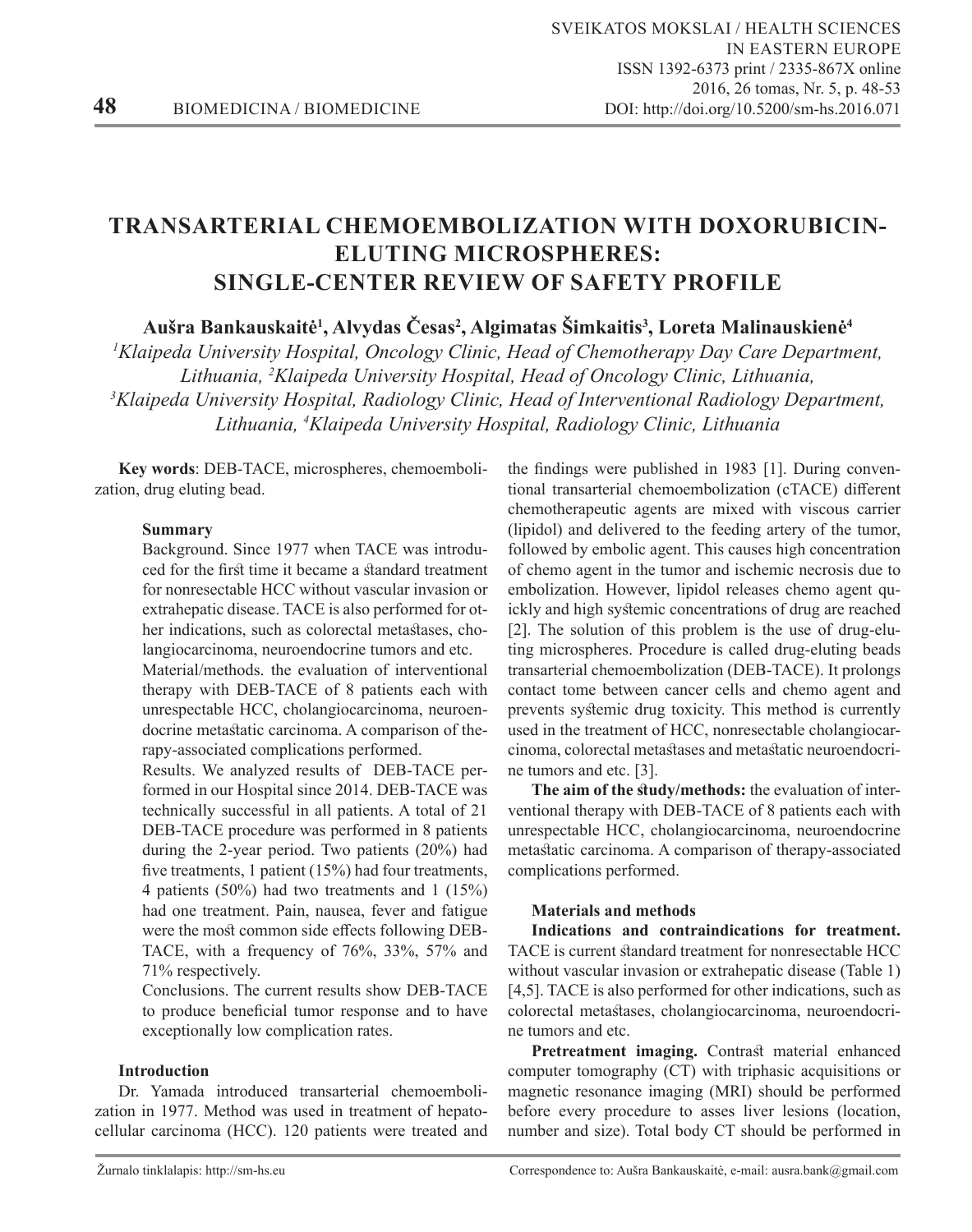the case of metastases in the liver. Portal vein is better evaluated by CT scan [5].

Periprocedural care. Periprocedural care differs according local clinic practice and experience. All periprocedural medications, including antibiotics, pain medications, intra-arterial lidocaine, corticosteroids and proton-pump inhibitors are administered at the physician's discretion [6]. Hydration with intravenous administration of 150-300 ml/L normal saline solution is essential before all other premedication. Though there is no definitive evidence of benefit, many centers recommend antibiotics prophylaxis to cover Gram-negative enteric pathogens for 3-7 days. In sphincter of Oddi has been disrupted in patients' medical history, antibiotics should be administered for 14 days [7]. Pain relievers, antiemetics should be continued as long as needed.

**HCC.** Hepatocellular carcinoma (HCC) is the fifth most common malignancy worldwide and the third most common cause of cancerrelated deaths [8]. TACE is recommended as standard of care for patients with nonresectable HCC without PV thrombosis or extrahepatic metastases [9]. A recent systematic review had collected sufficient data on the use of DEB-TACE in HCC patients to support its use as a safe and effective chemoembolic treatment in intermediate HCC patients, however, there still needs more strong evidence to support

the its superiority over c-TACE [10]. Molecular biology studies have shown that the level of vascular endothelial growth factor (VEGF) usually increases locally and systemically after TACE treatment is performed, whereas sorafenib can inhibit the activity of VEGF receptors [11]. Thus, in recent years a large amount of studies have tried to combine sorafenib with TACE for patients with unresectable HCC, while the results were controversial [12]. Combination therapy may bring benefits for unresectable HCC patients in terms of TTP but not OS. Further well-designed randomized controlled studies are needed to confirm the efficacy of combination therapy [13].

**Hepatic colorectal metastases.** Colorectal cancer (CRC) remains one of the leading causes of cancer-related deaths worldwide. Synchronous or metachronous liver metastases can be present in almost half of all individuals diagnosed with CRC [14]. TACE has a long history and has led to better patient survival while permitting a good quality of life, and as a result has been introduced into the guidelines for primary liver cancer and is considered, and used worldwide, in the treatment of metastatic disease from neuroendocrine tumors and CRC [15]. TACE and DEBIRI have been proven safe and effective in salvage treatment of non-responsive liver metastases (LM) from CRC, and are more frequently used than in the past. The phase III trial provided evidence that infusion of DEBIRI offers superior survival with better quality of life when compared with the same chemotherapy administered intravenously [16]. Case report

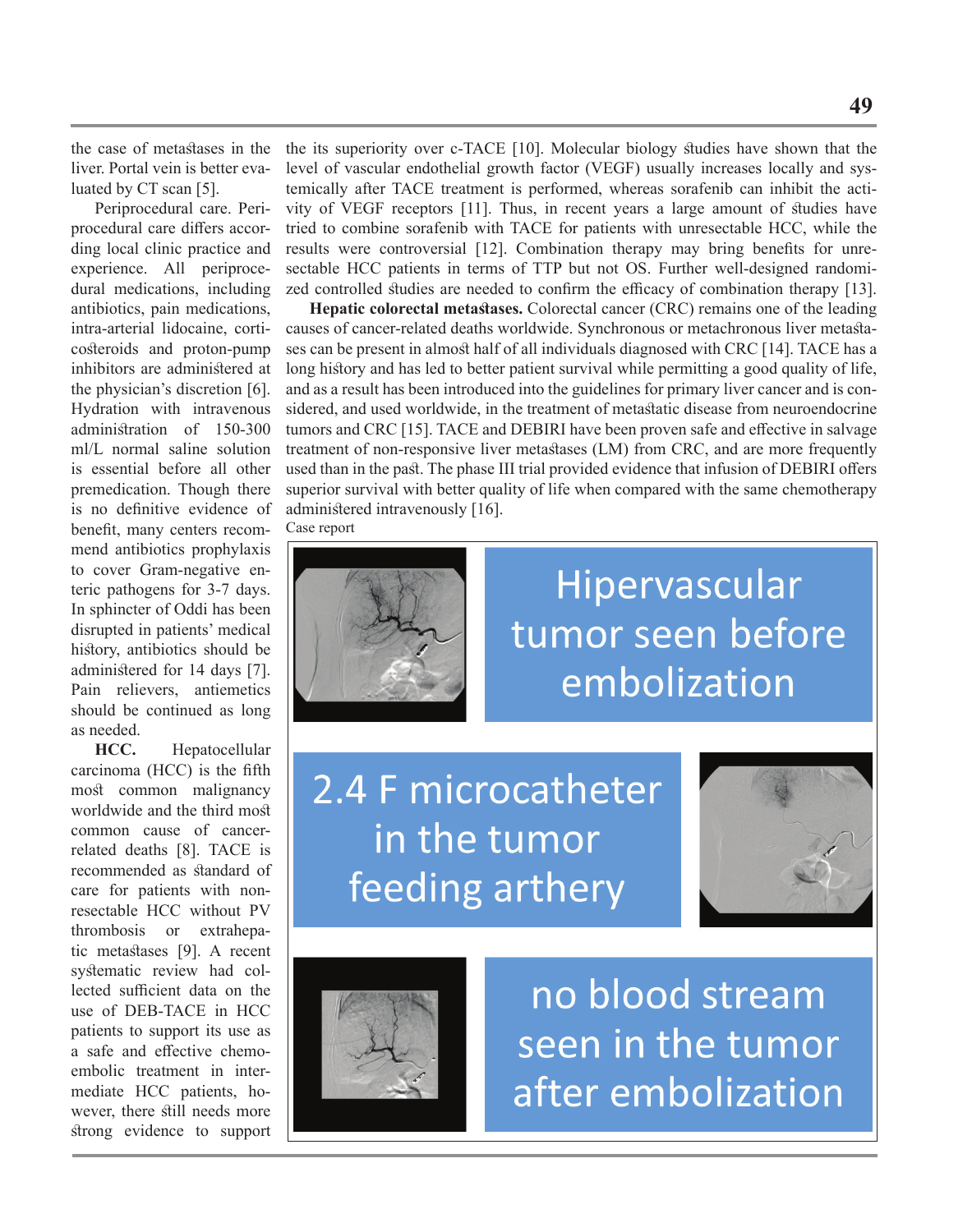| <b>Indications</b>                                              | Absolute contraindi-                                                             | Relative contraindi-                  |
|-----------------------------------------------------------------|----------------------------------------------------------------------------------|---------------------------------------|
|                                                                 | cations                                                                          | cations                               |
| Patients with confirmed dia-                                    | Decompensated cir-                                                               | Untreated esophage-                   |
| gnosis of HCC                                                   | rhosis (Child-Pugh                                                               | al varices at high risk               |
|                                                                 | score $>8$ ), jaundice,                                                          | of bleeding                           |
|                                                                 | encephalopathy or he-                                                            |                                       |
|                                                                 | patorenal syndrome                                                               |                                       |
| No extrahepatic lesions                                         | Main PV thrombosis                                                               | Large tumor $(>10$<br>$\text{cm}$ )   |
| No main PV thrombosis                                           | Extensive tumor<br>involving both lobes<br>of liver                              | Severe comorbidities                  |
| Tumor involvement $>50\%$ of<br>the liver parenchyma            | Technical contrain-<br>dications, e.g. untre-<br>atable arteriovenous<br>fistula | Incompetent papilla<br>with aerobilia |
| Patients with HCC are not su-<br>itable for curative treatments | Creatinine clearance<br>$<$ 30 ml/min                                            | Biliary dilatation                    |
| Disease recurrence after cura-<br>tive treatment                |                                                                                  |                                       |
| ECOG < 3                                                        |                                                                                  |                                       |
| Good liver function (Child-<br>Pugh class A/B)                  |                                                                                  |                                       |
| Serum creatinine $\leq 177$ umol/L                              |                                                                                  |                                       |
| Platelet count $> 50.00$ cells/                                 |                                                                                  |                                       |
| mm <sub>3</sub>                                                 |                                                                                  |                                       |
| Prothrombin activity > 50%                                      |                                                                                  |                                       |
| WBC[3,000 cells/mm3; neu-                                       |                                                                                  |                                       |
| trophils[1,500 cells/mm3; left-                                 |                                                                                  |                                       |
| ventricular ejection fraction                                   |                                                                                  |                                       |
| $<$ 50 %                                                        |                                                                                  |                                       |

**Table 1.** Indications and contraindications for TACE in HCC patients

**Table 2.** Complications post DEB-TACE (21 procedure) iatrogenic dissection, death within 30 days [6,22].

| Complication                          | after<br>davs<br>procedure | 14 days after<br>procedure |
|---------------------------------------|----------------------------|----------------------------|
| Pain                                  | 16                         |                            |
| Fatigue                               | 15                         |                            |
| Nausea and vomiting                   | 12                         | 0                          |
| Fever                                 |                            | 5                          |
| Cholangitis                           | 5                          | 2                          |
| Elevation of hepatic<br>transaminases | 10                         | $\mathbf{3}$               |
| pulmonary embolism                    |                            |                            |

**Neuroendocrine Hepatic Metastases.** According to the 2010 WHO classification, NENs are divided into: well differentiated neuroendocrine neoplasm (NEN) G1 (mitotic count <2 per 10 high power fields (HPF) and/or  $\leq$ 2% Ki67 index), NEN G2 (mitotic count 2–20 per 10 HPF and/or 3–20% Ki67 index), and poorly differentiated high grade malignant neoplasm (NEC) G3 (mitotic count >20 per 10 116 HPF and/or >20% Ki67 index) [17]. Metastatic involvement of the liver typically develops in about 46–93% of NEN patients. In 12.9% of these patients, metastases are already detectable at the time of initial tumor diagnosis

and 5-10% of them present with metastases and primary of unknown origin [18]. c-TACE has been proven to be effective in symptom relief in ≤90 % of patients, with long-term palliation being achieved with repeated c-TACE sessions, and a reported 5-year survival of ≤83 % [19]. There has been only one study on patients with liver metastases from these gastroenteropancreatic tumors. At 3-month follow-up, 80 % of the 20 patients enrolled in the study had partial response, 15 % had stable disease, and 5 % had progressive disease [20]. TAE appears to be an optimal treatment approach for inoperable liver metastases from NENs, for higher metastatic load, for management of symptoms alone and in association with interferon or somatostatin analogues, suggesting a prolonged 5-yr survival and local tumor control and for survival improvement [21].

**Treatment complications.** As usually, all complications can be divided into the groups of immediate, periprocedural, long term complications. It also can be divided to minor and major complications. Postembolization syndrome does not count as complication by itself. It includes fever, pain, and increased white blood cell count [22]. Major complication are liver failure, postembolization syndrome requiring readmission or prolonged hospitalization, intrahepatic abscess, biloma requiring percutaneous drainage, gastrointestinal bleeding,

Intraprocedural hepatic artery injury can be considered as immediate complication. It may only lead to reversible events, as artery spasm or inflammatory constriction. In severe cases it can cause dissection, thrombosis or formation of aneurism. However hepatic artery damage is more likely to occur in cirrhotic patients [23]. Periprocedural and longterm complications are probably related to metabolic impairment. Findings from liver function tests often worsen slightly after c-TACE, but the majority of studies have showed a return to baseline function within 1 week. However, a significant number of cases of hepatic failure have been reported. It was found that the dosage of chemotherapeutic agent, the basal bilirubin level, the basal prothrombin time, the basal AST level, and the stage of cirrhosis (Child's score) are significantly associated with the post-TACE increase in bilirubin. Patients with irreversible post-TACE hepatic decompensation present with significantly higher pre-TA-CE bilirubin levels and longer prothrombin time in the dorsal and lateral surfaces of the left lobe, receive larger doses of drug, and have a more advanced stage of cirrhosis [24].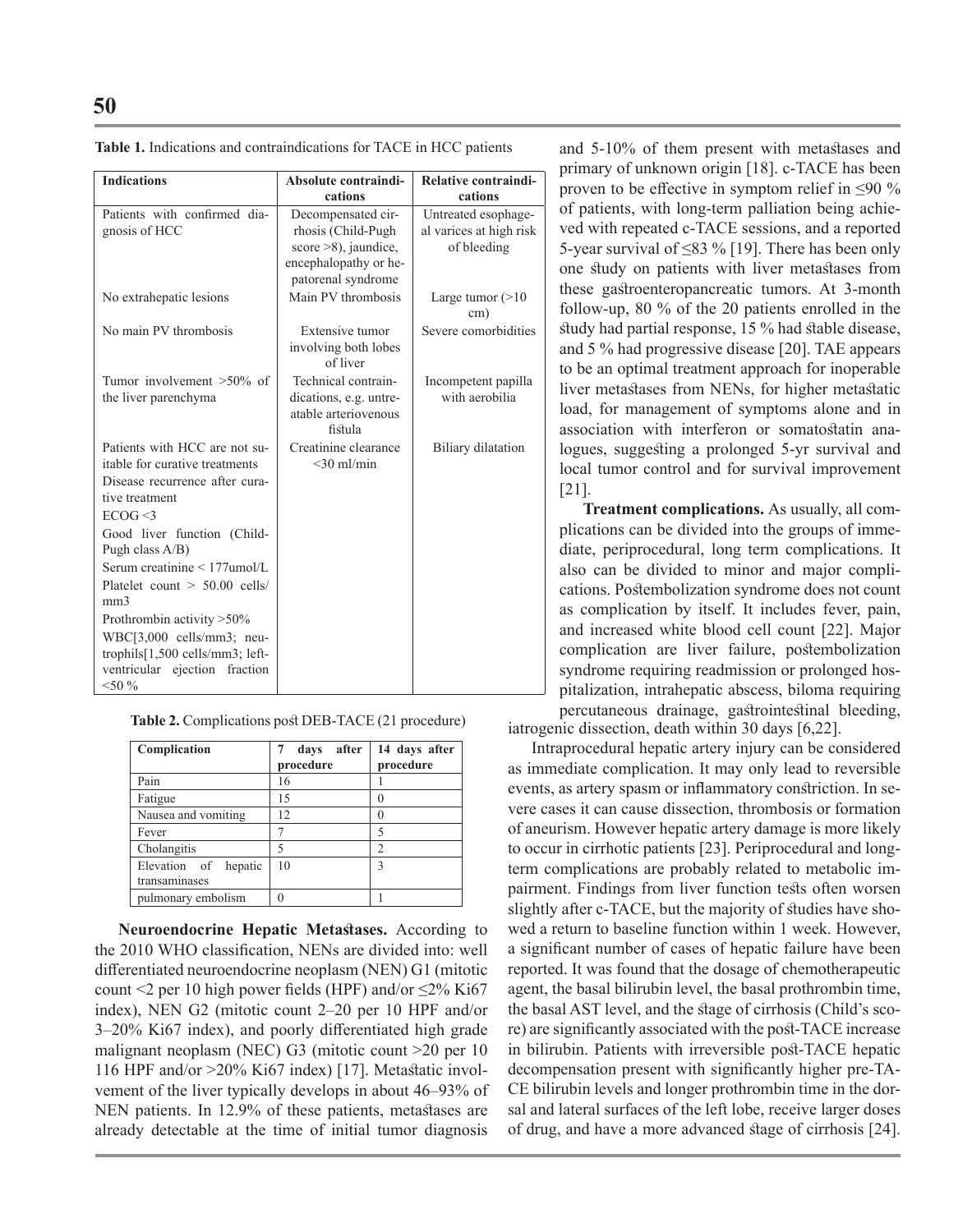Reported complications of DEB-TACE include cholecystitis, liver abscess formation, tumor rupture, pancreatitis, pleural effusion, gastric ulcer bleeding, esophageal variceal bleeding, and spontaneous bacterial peritonitis. The list of complications of DEB-TACE is relatively shorter than that for c-TACE. This is mainly because the former technique is a relatively new procedure and is not practiced as widely as the latter one, but it could also be due to the

lack of lipidol [25]. **Our experience.** In the period 2014 to 2016, 8 patients were treated by DEB-TACE in our institution. 5 patients had confirmed HCC, 2 patients – metastatic neuroendocrine tumors and 1 patient – hepatic sarcoma. The therapeutic procedure was decided in an interdisciplinary tumor conference together with the visceral surgeons, interventional radiologists and medical oncologists. Median age of the patients at first TACE was 69 years (range, 38–79 years).

Preprocedure evaluation included review of medical history, physical examination, and laboratory studies for hematologic, hepatic, and renal functions. The imaging workup consisted of a baseline contrast-material enhanced CT or MRI within 1 month preceding the DEB-TACE procedure. Following the procedure, patients were followed at 4–8 weeks interval through clinical, laboratory, and imaging evaluation. Informed consent was obtained from all patients. All procedures were performed according to a standard protocol.

All patients were premedicated antacids (ranitidine) and pain relievers. Drug eluting microspheres were prepared using 100 μm-sized microspheres with doxorubicin dosage ranging from 75 to 150 mg per session. Femoral arterial access was used in all patients. Celiac and/or superior mesenteric arteriography was performed to assess the arterial anatomy, vascular supply to the tumor, and patency of the portal vein. The lobar/segmental hepatic artery supplying the tumor was selectively cannulated with a microcatheter and embolized with drug-eluting microspheres. The end point for embolization was stasis of blood flow in the arterial feeders to the tumor. The decision for re-treatment was based on the absence of DEB-TACE contraindications and the sequential DEB-TACE procedures were performed within 2 weeks after documentation of response.

Patients were admitted for observation for 24-48 hours following the procedure. Prophylactic medications -against nausea (ondansetron IV), pain (hydromorphone) and intravascular hydration were administered during hospitalization.

DEB-TACE was technically successful in all patients. A total of 21 DEB-TACE procedure was performed in 8 patients during the 2-year period. Two patients (20%) had five treatments, 1 patient (15%) had four treatments, 4 patients (50%) had two treatments and 1 (15%) had one treatment. Mean hospital stay after the procedure was 1.5 days (range 1–4 days).

Pain, nausea, fever and fatigue were the most common side effects following DEB-TACE, with a frequency of 76%, 33%, 57% and 71% respectively (Table 2). At 24 hours post-DEB-TACE, total bilirubin remained unchanged, whereas AST, ALT, and alkaline phosphatase showed significant increase. The values were classified according to the NCI-CTC version 3.0. At 1 month post DEB-TACE, six patients had normal liver function tests, 1 patients were in grade 1 and 1 patient in grade 2 of NCI v3 toxicity grading criteria. One patient had pulmonary embolism within 10 days after procedure. Cholangitis, requiring hospitalization, was observed in two patients within two weeks after procedure. No deaths within 30 days were observed.

#### **Conclusions**

The current results show DEB-TACE to produce beneficial tumor response and to have exceptionally low complication rates. The technique has the potential to become an effective alternative therapy or palliative measure in the treatment of hepatic malignancy.

#### **References**

1. Yamada R, Sato M, Kawabata M. et al. Hepatic artery embolization in 120 patients with unresectable hepatoma. Radiology 1983; 148:397–401.

http://dx.doi.org/10.1148/radiology.148.2.6306721

2. Pleguezuelo M, Marelli L, Misseri M. et al. TACE versus TAE as therapy for hepatocellular carcinoma. Expert Rev Anticancer Ther 2008; 8(10):1623–1641

http://dx.doi.org/10.1586/14737140.8.10.1623

3. Martin RC, Joshi J, Robbins K. et al. Hepatic intra-arterial injection of drug-eluting bead, irinotecan (DEBIRI), in unresectable colorectal liver metastases refractory to systemic chemotherapy: results of multiinstitutional study. Ann Surg Oncol 2011; 18(1):192–198.

http://dx.doi.org/10.1245/s10434-010-1288-5

- 4. Bolondi L, Burroughs A, Dufour JF, Galle PR, Mazzaferro V, Piscaglia F. et al. Heterogeneity of patients with intermediate (BCLC B) Hepatocellular Carcinoma: proposal for a subclassification to facilitate treatment decisions. Semin Liver Dis 2012; 32:348–359.
- 5. Basile A, Carrafiello G, Ierardi AM. et al. Quality-improvement guidelines for hepatic transarterial Chemoembolization. Cardiovasc Intervent Radiol 2012.

http://dx.doi.org/10.1007/s00270-012-0423-z

6. Ryan JM, Ryan BM, Smith TP. Antibiotic prophylaxis in interventional radiology. J Vasc Interv Radiol 2004; 15:547–556.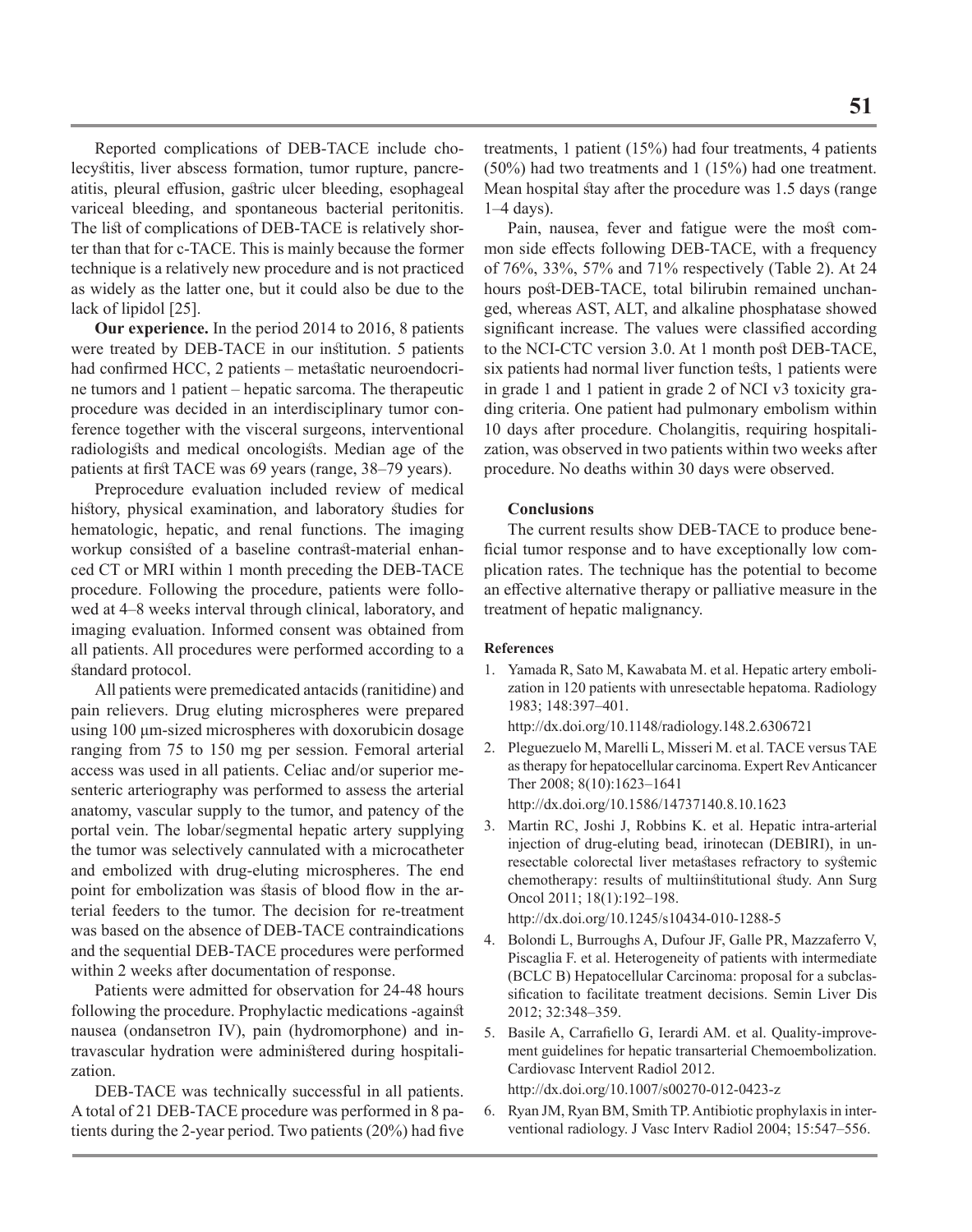http://dx.doi.org/10.1097/01.RVI.000024942.58200.5E

- 7. Geschwind JF, Kaushik S, Ramsey DE. et al. Influence of a new prophylactic antibiotic therapy on the incidence of liver abscesses after chemoembolization treatment of liver tumors. J Vasc Interv Radiol 2002; 13:1 63–1166.
- 8. Faloppi L, Scartozzi M, Maccaroni E, Di Pietro Paolo M, Berardi R. et al. Evolving strategies for the treatment of hepatocellular carcinoma: from clinical-guided to molecularlytailored therapeutic options. Cancer treatment reviews 2011; 37: 169–177.

http://dx.doi.org/10.1016/j.ctrv.2010.08.001

- 9. Forner A, Reig ME, de Lope CR, Bruix J. Current strategy for staging and treatment: the BCLC update and future prospects. Seminars in liver disease 2010; 30: 61–74. http://dx.doi.org/10.1055/s-0030-1247133
- 10. Martin R, Geller D, Espat J, Kooby D, Sellars M. et al. Safety and efficacy of trans arterial chemoembolization with drugeluting beads in hepatocellular cancer: a systematic review. Hepato-gastroenterology 2012; 59: 255–260.
- 11. Li X, Feng GS, Zheng CS, Zhuo CK, Liu X. Expression of plasma vascular endothelial growth factor in patients with hepatocellular carcinoma and effect of transcatheter arterial chemoembolization therapy on plasma vascular endothelial growth factor level. World journal of gastroenterology: WJG 2004; 10:2878–2882.

http://dx.doi.org/10.3748/wjg.v10.i19.2878

- 12. Muhammad A, Dhamija M, Vidyarthi G, Amodeo D, Boyd W. et al. Comparative effectiveness of traditional chemoembolization with or without sorafenib for hepatocellular carcinoma. World Journal of Hepatology 2013; 5: 364–371. http://dx.doi.org/10.4254/wjh.v5.i7.364
- 13. Liu L, Chen H, Wang M, Zhao Y, Cai G. et al. Combination therapy of sorafenib and TACE for unresectable HCC: A Systematic Review and Meta-Analysis. PLoS ONE 2014; 9(3): e91124. http://dx.doi.org/10.1371/journal.pone.0091124
- 14. A. A. P. Slesser, P. Georgiou, G. Brown, S. Mudan, R. Goldin, and P. Tekkis. The tumour biology of synchronous and metachronous colorectal liver metastases: a systematic review, Clinical and Experimental Metastasis 2013; 30(4):457–470. http://dx.doi.org/10.1007/s10585-012-9551-8
- 15. Hong K, McBride J, Georgiades C, Reyes DK, Herman JM, Kamel IR and Geschwind JF: Salvage therapy for liver-dominant colorectal metastatic adenocarcinoma: comparison between transcatheter arterial chemoembolization versus yttrium-90 radioembolization. J Vasc Interv Radiol 2009; 20(3):360-367. http://dx.doi.org/10.1016/j.jvir.2008.11.019
- 16. Fiorentini G, Aliberti C, Tilli M, Mulazzani L, Graziano F, Giordani P, Mambrini A, Montagnani F, Alessandroni P, Catalano V and Coschiera P: Intra-arterial infusion of irinotecan-loaded drug-eluting beads (DEBIRI) versus intravenous therapy (FOLFIRI) for hepatic metastases from colorectal cancer: Final results of a phase III study. Anticancer Res 2012; 32: 1387-1396.
- 17. Bosman FT: World Health Organization, and International Agency for Research on Cancer. In WHO classification of tumours of the digestive system, World Health Organization classification of tumours. 4th edition. Lyon:International Agency for Research on Cancer 2010:417.
- 18. Touzios JG, Kiely JM, Pitt SC, Rilling WS, Quebbeman EJ, Wilson SD, Pitt HA: Neuroendocrine hepatic metastases: does aggressive management improve survival?. Ann Surg 2005; 241(5):776–783. discussion 783-5.
- 19. Roche A, Girish BV, de Bae`re T. et al. Trans-catheter arterial chemoembolization as first-line treatment for hepatic metastases from endocrine tumors. Eur Radiol 2003; 3(1):136–140.
- 20. de Baere T, Deschamps F, Teriitheau C. et al. Transarterial chemoembolization of liver metastases from well differentiated gastroenteropancreatic endocrine tumors with doxorubicineluting beads: preliminary results. J Vasc Interv Radiol 2008; 19:855–861.

http://dx.doi.org/10.1016/j.jvir.2008.01.030

- 21. Brown KT, Koh BY, Brody LA, Getrajdman GI, Susman J, Fong Y, Blumgart LH: Particle embolization of hepatic neuroendocrine metastases for control of pain and hormonal symptoms. J Vasc Interv Radiol 1999; 10(4):397–403. http://dx.doi.org/10.1016/S1051-0443(99)70055-2
- 22. Brown DB, Cardella JF, Sacks D. et al. Quality improvement guidelines for transhepatic arterial chemoembolization, embolization, and chemotherapeutic infusion for hepatic malignancy. J Vasc Interv Radiol 2009; 20:219–226.
	- http://dx.doi.org/10.1016/j.jvir.2009.04.033
- 23. Sueyoshi E, Hayashida T, Sakamoto I. et al. Vascular complications of hepatic artery after transcatheter arterial chemoembolization in patients with hepatocellular carcinoma. Am J Roentgenol 2010; 195:245–251.

http://dx.doi.org/10.2214/AJR.08.2301

24. Chan AO, Yuen MF, Hui CK. et al. A prospective study regarding the complications of transcatheter intra-arterial lipiodol chemoembolization in patients with hepatocellular carcinoma. Cancer 2002; 94(6):1747–1752.

http://dx.doi.org/10.1002/cncr.10407

25. Brown DB, Fundakowski CE, Lisker-Melman M. et al. Comparison of MELD and Child-Pugh scores to predict survival after chemoembolization for hepatocellular carcinoma. J Vasc Interv Radiol 2004; 15:1209–1218. http://dx.doi.org/10.1097/01.RVI.0000128123.04554.C1

## **TRANSARTERINĖ CHEMOEMBOLIZACIJA NAUDOJANT DOKSORUBICINU IMPREGNUOTAS MIKROSFERAS: VIENOS GYDYMO ĮSTAIGOS PROCEDŪROS SAUGUMO ANALIZĖ**

**A. Bankauskaitė, A. Česas, A. Šimkaitis, L. Malinauskienė** Raktažodžiai: DEB-TACE, mikrosferos, chemoembolizacija,

vaistais impregnuotos dalelės. Santrauka

Įvadas. Transarterinės chemoembolizacijos (TACE) procedūra